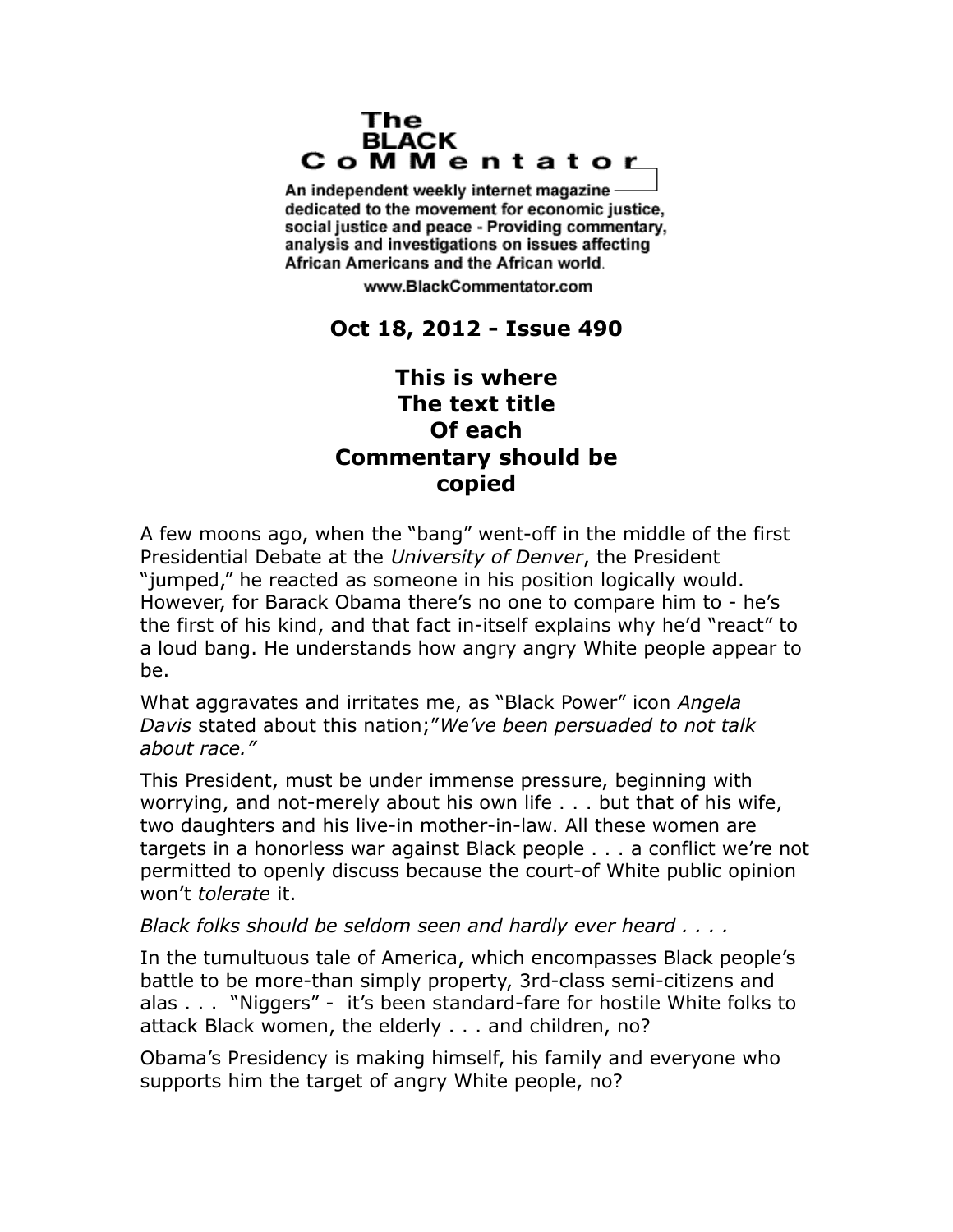Oct 14th, Downtown Denver, Obama Campaign Field-office . . . a bullet shatters the front window . . . while campaign staffers were inside . . . including women.

You have to understand, despite being a "Blue state," like any other state in the union . . . racism, sexism and classism are woven into the very *being* of "Conservatives." This is Tom Tancredo Land, our airports, neighborhoods and parkways are named after officials . some of whom were part-time Klansmen. . . .

Go on-line, tune-into local AM Hate Radio in the Rocky Mountains, ala KOA, KHOW - It's akin-to listening-in on a 1966 *John Birch Society* or a *White Citizens Council* meeting - all you need are a few crosses and some kerosene. Rush, Hannity and Savage and locals like Peter Boyles saturate the thin airwaves with hatred.

God forbid anything happens to this man or his loved ones, if-so, these diabolical bastards will have blood drippin' off their microphones . . . .

Wait, this tid-bit sets the tone, feel n' flavor of Colorado beyond the Metropolitan area; the infamous *Big Easy Butcher* - former FEMA head, Mike "brownie" Brown is a featured voice in Denver; few, if-any of the rank n' file Rednecks harbor any resentment or anger for his role in the *Hurricane Katrina* debacle. No, instead he's a All-American Hero.

Never-mind everywhere you look there's obvious racial tension in air there's still some question, some denial that angry White men are angry.? Yes, somehow the question on the op-ed pages of various websites is "*Are Black Folks Voting For President Obama Because He's Black?"*

Rather headlines ought-read; "*Are White people voting for Romney because he's White?"* Or, "*Are White folks voting for Mitt Romney because he's not Black?"*

Ponder this prolific point; Little George W. and Big Dick Cheney stole two elections, then despite being Viet-Nam draft-dodgers - they hoodwinked the nation into 2 wars, where they sacrificed 22 year-old soldiers for Texas Tea. Wars which transformed a 5.6 trillion dollar surplus into a 10-trillion-dollar debt . . . . and the majority of White Americans voted for them, not once, but twice.

Nevermind Romney's 'religion/cult" - he not only hides his moo-lah in other countries, but yet has a planet, *of his own* awaiting him in the heavens . . . . Dismiss his arrogant, aristocratic attitude and reflective aristocratic agenda. And somehow rationalize his flexible "Gumby like" backbone - the man's willing to tell the little people, (White Trash) whatever they want to hear to get elected.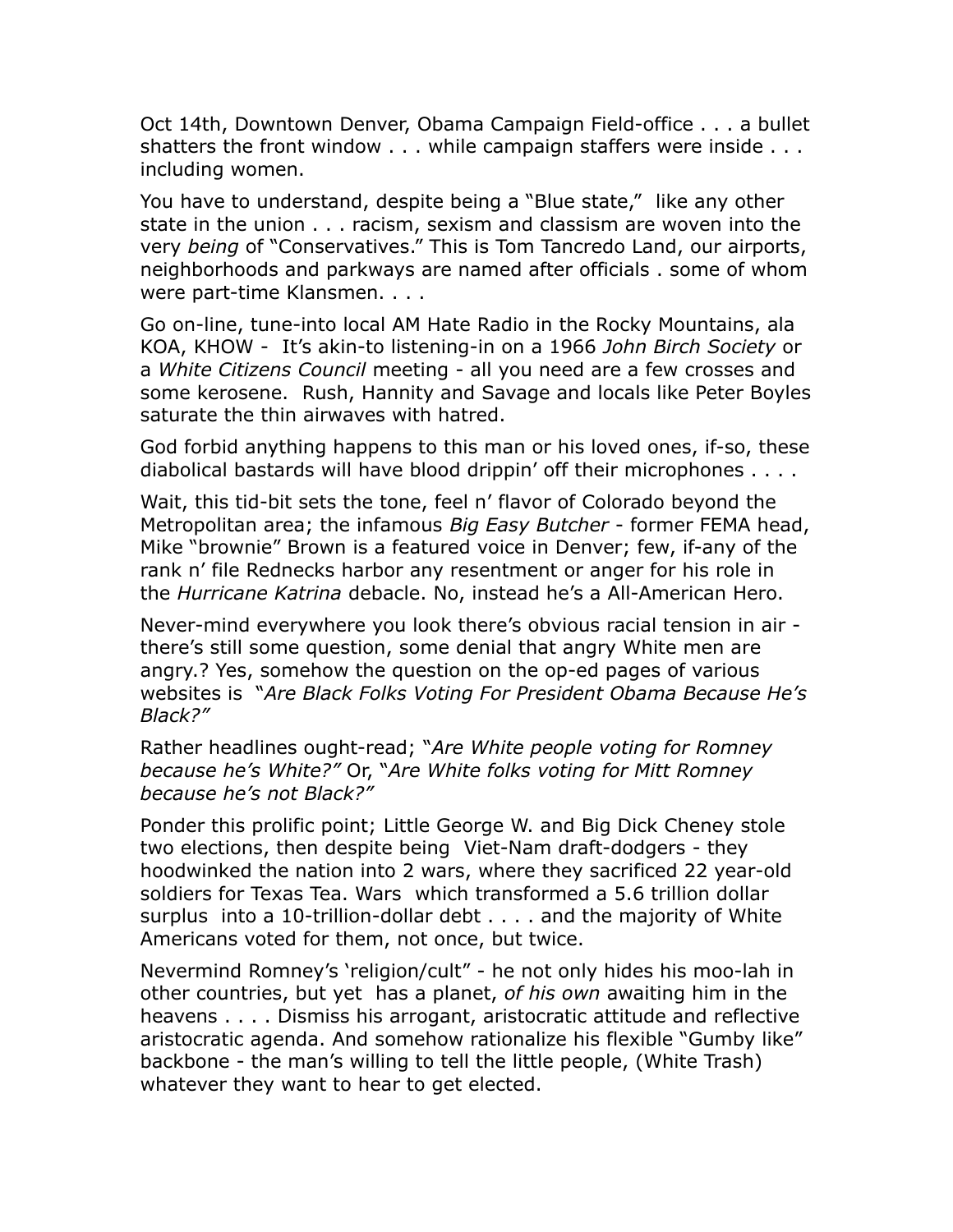I've come to the conclusion most White people just don't like Black people. . . It's as if they've a grudge against Black people, it's as if we enslaved them and then semi-freed them and gave them 3rd class status.

President Obama realizes his little girls and his wife are . . . *fair game*. It's not as if "Tony Montana' is in on the "hit" - one who has mobster-type character and values which dictate he not target or regard innocent folks as "collateral damage."

No, we're talkin' Timothy McVey here, another real American hero in parts of the *Heartland,* and down-below the *Mason-Dixon Line,* in the *Land of Dixie . . . .*

In weighing n' measuring the hate, it's not far-fetched, this notion the President is "intentionally' throwing the election to save the lives of his family, as well as obviously his own. It ought-not be dismissed as a mere "notion," but rather the obvious, likely-reason he played'"rope-adope" with Romney and allowed the Mormon Mauler to maul him all night.

President Obama may very-well be trying to save his loved ones lives however to point this possibility/likelihood out, the man, and his family are "targets." And the amount of, the sheer number of "die-Nigger-die" luv letters far outweigh what any other Presidential family incurred is a shedding-of-light the US press refuses to acknowledge.

Let's not pretend we don't recall the incivility, lack-of-manners and complete disrespect shown this man and his wife by angry White folks; the verbal slights and insults men like Rush Limbaugh and Glenn Beck have leveled at the first lady; they've all but called her ugly, fat-ass, angry-as-hell Sapphire, and you n' I know how bad they yearn to do just that.

These punks have purposely gone out of their way to belittle the First Lady, in the identical manner they've made it a point to disrespect President Obama; I need not highlight the affronts made to this President, from telling him he's a liar to pointing an arrogant, defiant, bigoted Redneck finger in his face.

The question is . . . "what do they really want to say, and "do to" this president, and the people responsible for placing him in the Oval Office?"

Now, with this . . . *terrorist act* in Denver, it's as if the half-mad Neo-Cons on the "Right' want to show us how much they despise Black people. . . . and *Nigger lovers.* Forgive me; US history is littered-with examples of White hostilities and injustices committed towards Afro-Americans and White folks, like *Joe Biden* who stand with us.